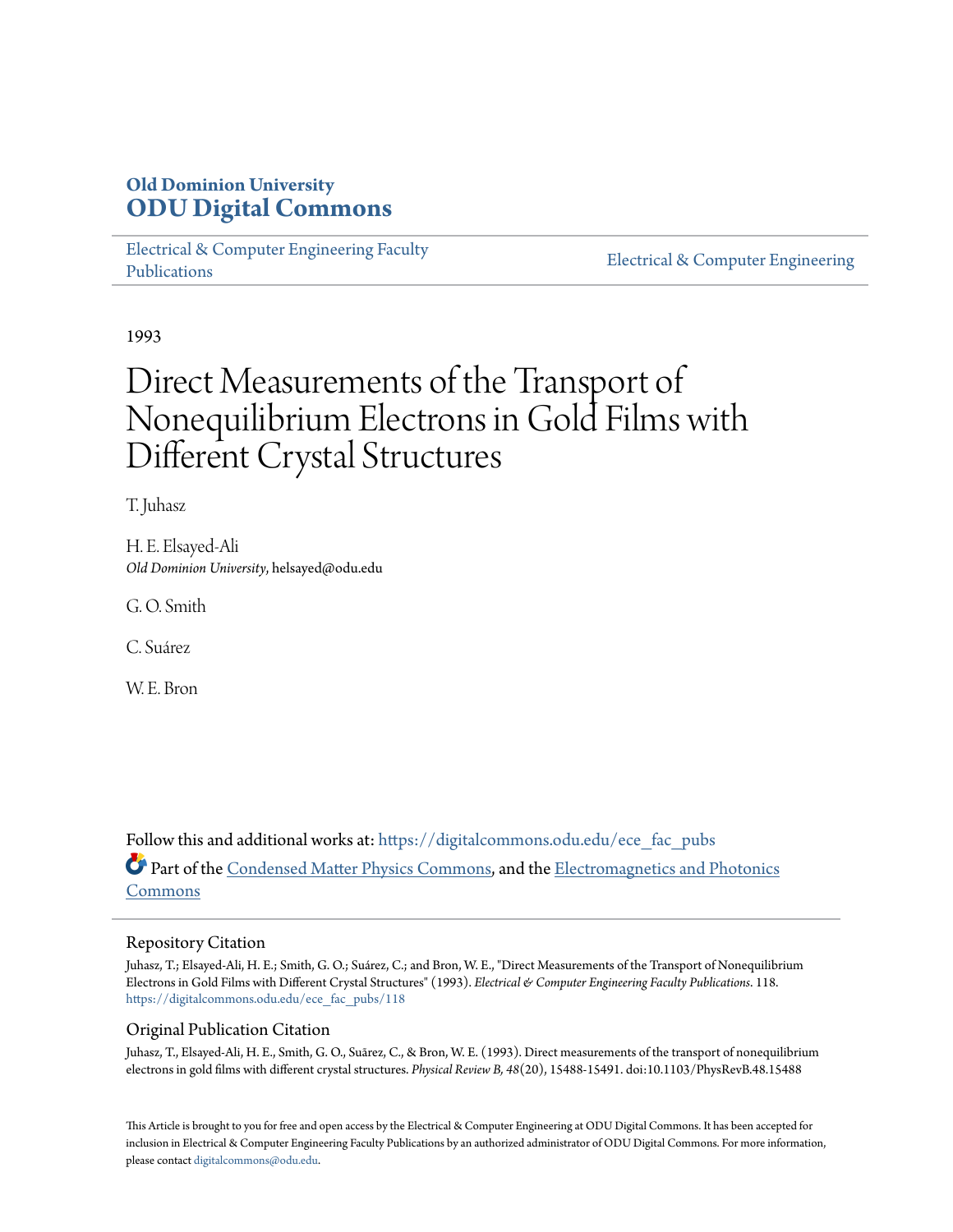## Direct measurements of the transport of nonequilibrium electrons in gold films with different crystal structures

T. Juhasz

Department of Physics, University of California, Irvine, California 92717

H. E. Elsayed-Ali

Department of Electrical and Computer Engineering, Old Dominion University, Norfolk, Virginia 23529

G. O. Smith, C. Suarez, and W. E. Bron Department of Physics, University of California, Irvine, California 92717 (Received 16 July 1993)

The transport of femtosecond-laser-excited nonequilibrium electrons across polycrystalline and single-crystalline gold films has been investigated through time-of-Aight measurements. The thicknesses of the films range from 25 to 400 nm. Ballistic electrons as well as electrons interacting with other electrons and/or with the lattice have been observed. The ballistic component dominates the transport in the thinner films, whereas the interactive transport mechanism is dominant at the upper end of the thickness range. A slower effective velocity of the interactive component is observed in the polycrystalline samples, and is assumed to arise from the presence of grain boundaries. The reflection coefficient of excited electrons at the grain boundaries is extracted from the experiment and is estimated to be  $r \approx 0.12$ . The experiment also suggests that thermal equilibrium among the excited electrons is not fully established in the first  $\sim$  500 fs after excitation.

The dynamics of nonequilibrium electrons in solids has attracted considerable recent attention.<sup>1</sup> Nonequilibrium electrons in metals can be excited by laser pulses with durations less than, or comparable to, the excitedelectron energy-loss lifetime ( $\tau_e$ ), such that a transient inequality between the effective electron and lattice temperatures  $(T_e$  and  $T_l$ ) occurs. The excited electron population can be probed through measurements of the transient differential reflectivity (or transmissivity) of the sample. Loss of electron energy in the excited volume is attributed to energy transfer to the lattice through electron-phonon interactions plus electron transport out of the excited region. It has been shown that the relaxation of the nonequilibriurn electrons is influenced by the crystal structure of the films, and by the consequent enhanced electron-phonon scattering in the polycrystalline films.<sup>2</sup> It has been established on experimental and theoretical grounds that electron-grain boundary interactions impede electron transport in polycrystalline films.<sup>3,4</sup> Earlier experiments on this topic investigated electrons thermalized with the lattice through measurements of the temperature dependence of the resistivity of thin polycrystalline films.<sup>5</sup> Unresolved, however, is the role of grand boundaries in the transport of nonequilibrium electrons in thin metal films. In the present experiment we investigate the transport of femtoseeond-laser-generated nonequilibrium electrons in polycrystalline and singlecrystalline gold films, through measurements of the time-of-flight across the film thickness which is made possible through an application of a therrnoreflectivity technique with femtosecond resolution.

A synchronously pumped femtosecond dye laser<sup>7</sup> with output pulses of  $\sim$  150 fs duration at 2-eV photon energy and 76-MHz repetition rate is used to excite the electrons with  $\sim$  100- $\mu$ J/cm<sup>2</sup> fluence per pulse on the front surface of the films. The beam is at near normal incidence and is focused to a diameter of  $15\pm2 \ \mu \text{m}$ . The skin depth  $D \approx 15$  nm. Since an excitation gradient is generated between the skin depth and the rest of the sample, transport of the nonequilibrium electrons out of the excited volume occurs simultaneously with electron energy relaxation through electron-electron and electron-phonon interactions. Excited electrons which reach the back surface of the film introduce a change in the optical reflectivity which is probed with an appropriately delayed laser pulse. The probe beam is also at near normal incidence and is focused to the same diameter as the pump beam, but its intensity is always less than 10% of that of the pump beam. The intensity of the pump beam is modulated with an acousto-optic modulator and the differential reflectivity  $[\Delta R/R(t)]$  is detected with a lock-in amplifier tuned to the modulation frequency.

In transient thermoreflectivity experiments the change of reflectivity is related to the change in the occupation number of electrons near the Fermi level.<sup>8</sup> The occupation number is probed by monitoring the transition probability from the  $d$  band to near the Fermi level.<sup>8</sup> Since the electron occupation number is not a linear function of the effective electron temperature, the change of the reflectivity is generally not proportional to the effective electron temperature at the surface.<sup>9</sup> The nonlinearity becomes appreciable at lower ambient temperatures and large effective temperature excursions.<sup>9</sup> Since the present experiment is performed at room temperature with relatively small pump laser irradiance, we assume a linear correspondence between the effective electron temperature and the transient change in  $\Delta R/T(t)$ . Effects other than changes in the effective electron temperature, such as shifting of the Fermi level, and thermal expansion of the lattice, can also cause reflectivity change, but they are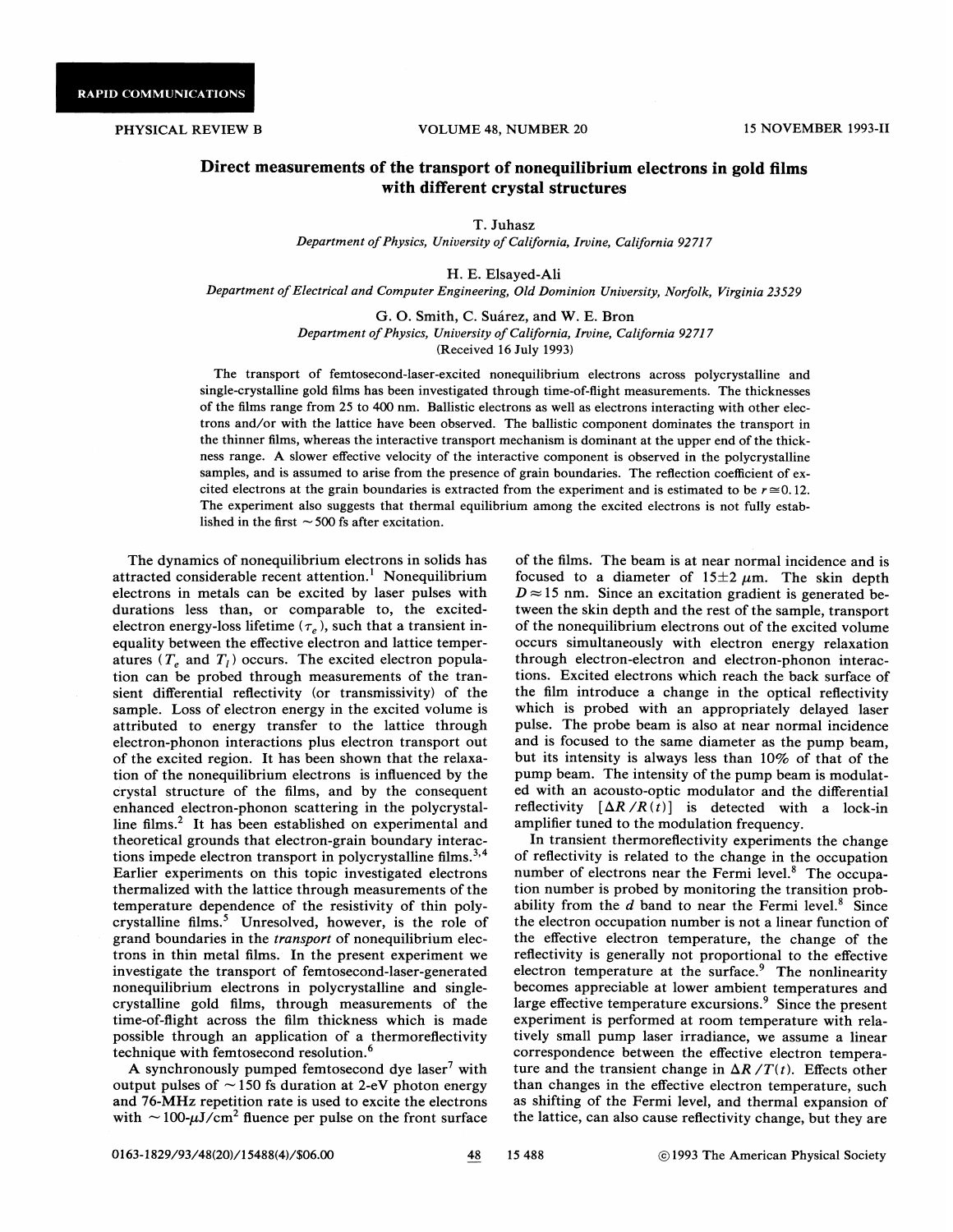**RAPID COMMUNICATIONS** 

not significant on the femtosecond time scale.<sup>10</sup> Following standard practices,  $1, 2, 6, 8, 9$  corrections for the depthdependent contribution to  $\Delta R / R$  (t) (Refs 11 and 12) are ignored in the data analyses.

The gold films are fabricated by evaporation. The film thickness  $W$  is determined by a crystal thickness monitor with an estimated absolute accuracy of better than  $\pm 20\%$ . However the accuracy of the film thicknesses relative to each other is expected to be much better. Polycrystalline gold films are evaporated on  $\sim$  1-mm-thick sapphire substrates. Examination of films evaporated on an electron microscope grid adjacent to the sapphire substrate reveals a wide distribution of grain sizes with an average of  $a_n = 16\pm 2$  nm. Single-crystalline gold films are fabricated by epitaxial growth on a  $\sim$  2-nm silver layer grown on a heated NaCl crystal. The film is floated on distilled water, washed in sulfuric acid to remove silver and silver-gold alloy, then washed in distilled water. Finally the film is caught on a sapphire substrate. Electron diffraction obtained from these films shows a single crystal pattern in the (100) orientation. These films are known to possess high dislocation densities  $(10^{10} - 10^{11}/\text{cm}^3)$  and twins.<sup>13</sup>

The transient thermoreflectivity  $[\Delta R/R(t)]$  normalized to its maximum value, and as measured on the back surface of the polycrystalline gold film samples, with thicknesses of 25, 100, 200, 300, and 400 nm, are displayed in Fig. 1. Similar results obtained on singlecrystalline films are displayed in Fig. 2. As the thickness of the films is increased the traversal time of the electrons to cross the film, and therefore the delay in the transient  $\Delta R / R(t)$ , is increased. The short delay times which are observed indicate that energy is transported via electrons, which are out of equilibrium with the lattice.<sup>6</sup> It is also important to note that the time to reach the maximum value of the transient  $\Delta R / R (t)$ , relative to its onset, also increases with increasing sample thickness of the polycrystalline samples. This effect is considerably smaller in the single-crystalline samples with thicknesses less than



FIG. 1. The normalized transient thermoreflectivity signal  $\Delta R$  /R (t) measured at the back surface of 25-, 100-, 200-, 300-, and 400-nm-thick polycrystalline gold films. The open circles represent the one-parameter fit of Eqs. (1a) and (1b) to data obtained in the 400-nm-thick films.



FIG. 2. The normalized transient thermoreflectivity signal  $\Delta R$  /R (t) measured at the back surface of 25-, 100-, 200-, 300-, and 400-nm-thick single-crystalline gold films. The open circles represent the one-parameter fit of Eqs. (1a) and (1b) to data obtained in the 400-nm-thick films.

400 nm. In order to measure the time required by the first wave of electrons to traverse the films, we measured the time to reach the signal onset of  $\Delta R / R (t)$ , relative to the excitation at  $t = 0$ , for different sample thicknesses. For simplicity we assign the onset as 15% of the full signal level. The open symbols in Fig. 3 display the results. The circles and triangles represent the polycrystalline and single-crystalline samples, respectively. For each film thickness, the delay of the peak of  $\Delta R/R$  (t) corresponds to the time required for the bulk of the excited electrons to reach the back surface. Measurements determining this delay (relative to  $t = 0$ ) in both polycrystalline and single-crystalline gold films are displayed by the filled symbols in Fig. 3.

As can be seen in Fig. 3, the time for the first wave of electrons to traverse the films is linear with sample thickness for both polycrystalline and single-crystalline films if the thickness is less than or equal to 300 nm. The linear dependence of the traversal time on the sample thickness is characteristic of ballistic transport, when the transport of the excited electrons occurs without any interactions among the electrons or between the electrons and the lattice. The velocity of the ballistic component is measured to be  $\approx 10^6$  m/s in agreement with previously published values.<sup>6</sup> In the case of the peak of  $\Delta R / R(t)$  a linear dependence of the traversal times is observed for shorter thicknesses, namely, up to 100 nm in both types of the gold films. In the 400-nm-thick samples deviations from the linear dependence are observed for the onsets as well as for the peaks in both types of the gold films.

We interpret these results as follows. The transport of the excited electrons across the films with thicknesses less than or equal to 100 nm is mostly ballistic in both singlecrystalline and polycrystalline materials. As the thickness of the film increases the fraction of the ballistic component decreases, and the excess energy is carried by electrons interacting with other electrons or/and with the lattice. The electrons undergo one or more scattering events, and we refer to them as the interactive component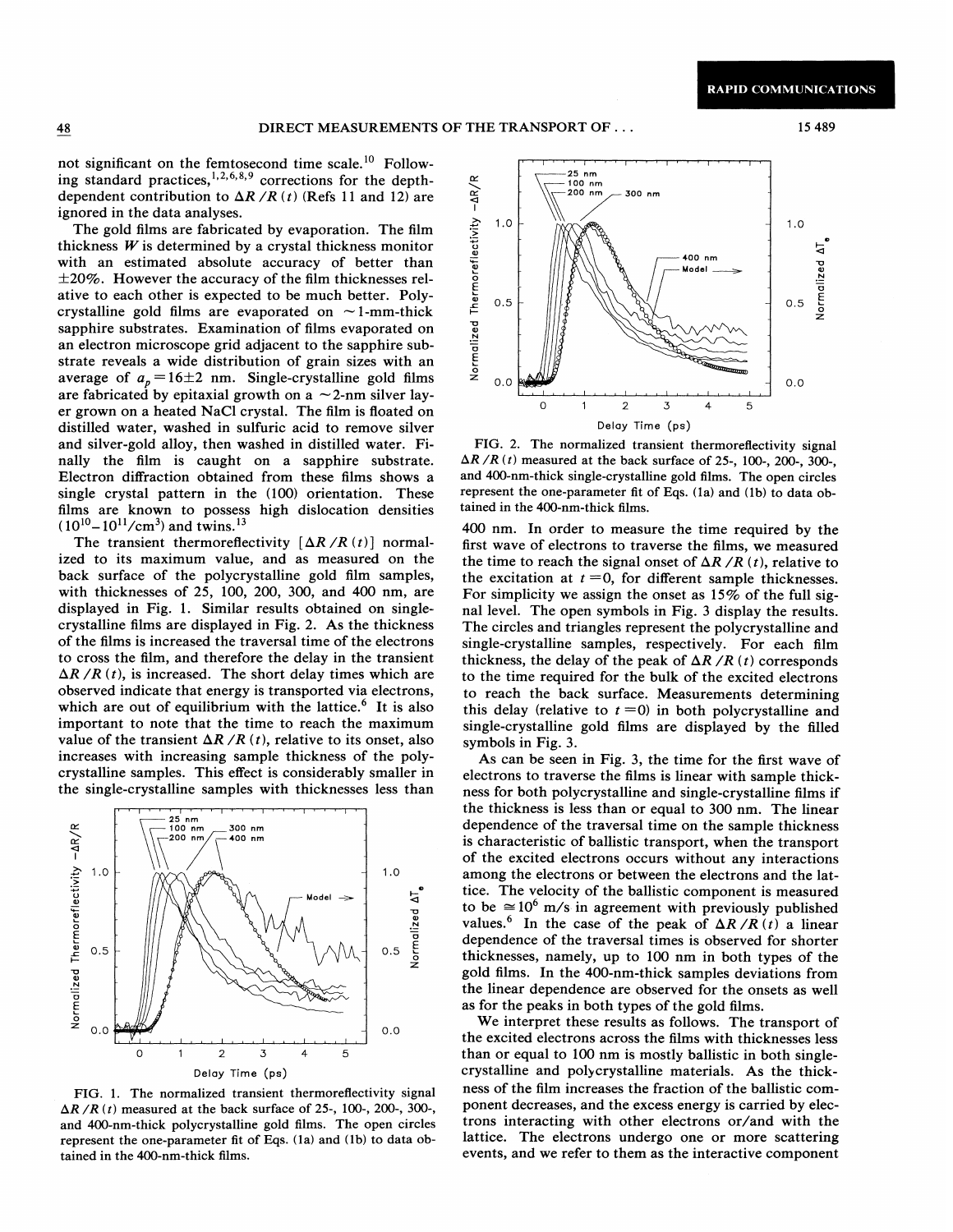

FIG. 3. The delay of the onset of the back surface  $\Delta R / R(t)$ as a function of the sample thickness measured at  $15\%$  of the full signal intensity (open symbols), and at the peak (filled symbols). The circles and triangles represent the data obtained in polycrystalline and single-crystalline films, respectively. Each data point is an average of four to six measurements, the error bars represent the standard deviations. Solid line, line fit for the first five experimental data points. Dashed line, parallel to the solid line for the benefit of the reader. Inset, the maximum of the back surface thermoreflectivity signal as a function of the sample thickness  $\Delta R / R^{\max(W)}$  for polycrystalline and singlecrystalline gold films. Solid line, the two-parameter fit of the  $a \exp(-W/l)$  function to the data points.

of the transport. Interactive transport also includes the possibility of pure diffusion. Due to the scattering events the interactive electrons lose some of their excess energy during the transport. Since the interactive electrons arrive at the back surface of the sample later than the ballistic electrons, the appearance of the peak of the transient  $\Delta R/R$  (t) signal is somewhat delayed. The effect is observed to be stronger in the polycrystalline samples, ' which indicates that the grain boundaries cause a slowing of the transport of the excited electrons. In samples with 400 nm thicknesses the ballistic component is diminished in both polycrystalline and single-crystalline samples.

We now turn to a quantitative analysis of the experimental results. The dynamics of the excited electrons can be modeled by a set of coupled differential equations, which are frequently referred to as "the twotemperatured model":<sup>15</sup>

$$
C_e(T_e)\partial T_e/\partial t = \nabla(\kappa \nabla T_e) - G(T_e - T_l) + P(z, t) , \qquad (1a)
$$

$$
C_l \partial T_l / \partial t = G(T_e - T_l) , \qquad (1b)
$$

where  $C_e(T_e)$  is the electronic heat capacity (usually assumed to vary linearly with  $T_e$ ),  $\kappa$  is the electronic thermal conductivity,  $G$  is the electron-phonon coupling parameter,  $P(z, t)$  is the spatial and temporal evolution of the irradiance of the exciting laser pulse, and  $C_i$  is the heat capacity of the lattice. The use of Eqs. (1a) and (1b), however, requires the establishment of an electron temperature  $T_e$ . In several experiments which investigated the dynamics of laser excited hot electrons, it was generally assumed that the electron system thermalizes very

rapidly so that an electron temperature exists within the time resolution of the experiments which is  $\sim$  100 fs.<sup>1</sup> On the other hand, it has also been suggested by several authors that the time scales for electron thermalization and for electron-phonon energy transfer may overlap, and herefore, the electron temperature may not be well defined. the electron temperature may not be well<br> $^{12,16}$  Recently Fann *et al.* have demonstrated that the thermalization of the hot electrons in gold can be that the thermalization of the hot electrons in gold can be as long as  $\sim$  670 fs under special circumstances.<sup>17,18</sup> An electron thermalization time of  $\sim$  500 fs was measured in the case of weak excitations.<sup>19</sup> The above results impact the interpretation of the present experiment in a number of ways. By definition, the ballistic electrons are not in thermal equilibrium. The presence of ballistic component is observed up to  $\sim$  500 fs which means that thermal equilibrium among the electrons is not fully established during this time interval. On the other hand, as is mentioned above, the thermalization time of femtosecond laser excited nonequilibrium electrons has been independently observed to be about 500 fs. $17-19$  This is supported by our results that ballistic electrons were not observed in samples with thicknesses of 400 nm in which the traversal time of the electrons is  $\sim$  500 fs or longer. In order to move the analysis beyond this point we assume a thermal equilibrium among the electrons arriving at the back surface of the 400-nm-thick films as well as a pure diffusive transport of these electrons. We numerically solve Eqs. (1a) and (1b) for the back surface  $T<sub>e</sub>$  in the 400-nm-thick samples using the method described in Ref. 20. The electronic heat capacity  $C_e(T_e)=66$  $J/m^3 K^2 \times T_e$  for gold,<sup>21</sup> and the electron-phonon coupling constant is  $G = 3.5 \times 10^{16} \text{ W/m}^3 \text{ K}$  for singlecrystalline films and  $G=4\times10^{16}$  W/m<sup>3</sup>K for polycrystalline films according to Ref. 2. The diffusion coefficient  $\kappa$  is treated as a parameter. The best agreement with the experimental data is found at  $\kappa$ , = 310 W/mK in the case of single-crystalline films, while for polycrystalline films  $\kappa_p$  = 180 W/mK provided the best solution. The results of the calculations,  $\Delta T_e = T_e(t) - T_{\text{ambient}}$ , are displayed with open circles in Figs. <sup>1</sup> and 2. Since the calculations are limited to  $T_e$  at the back surface of the films, the agreement with the experiment decreases for delays larger than  $\sim$ 2 ps beyond which the influence of the effective lattice temperature on  $\Delta R / R$  (t) is not negligible.

The difference in the transport of nonequilibrium electrons across single-crystalline and polycrystalline films is also demonstrated by measuring the intensity of the maximum of the transient thermoreflectivity at the back surface as the function of the film thickness. The results,  $\Delta R / R^{\max}(W)$ , for polycrystalline and single-crystalline samples are displayed in the inset of Fig. 3. An approximately exponential decay of the magnitude of the transient thermoreflectivity is observed in both samples. A somewhat stronger decrease in  $\Delta R / R$ <sup>max</sup>(W) is observed in the polycrystalline versus the single-crystalline samples,<sup>14</sup> supporting the results obtained by measuring the transversal time of the electrons. This observation is also consistent with previous experiments<sup>2</sup> in which an enhanced electron cooling rate was observed in polycrystalline films and, hence, the energy transported by the